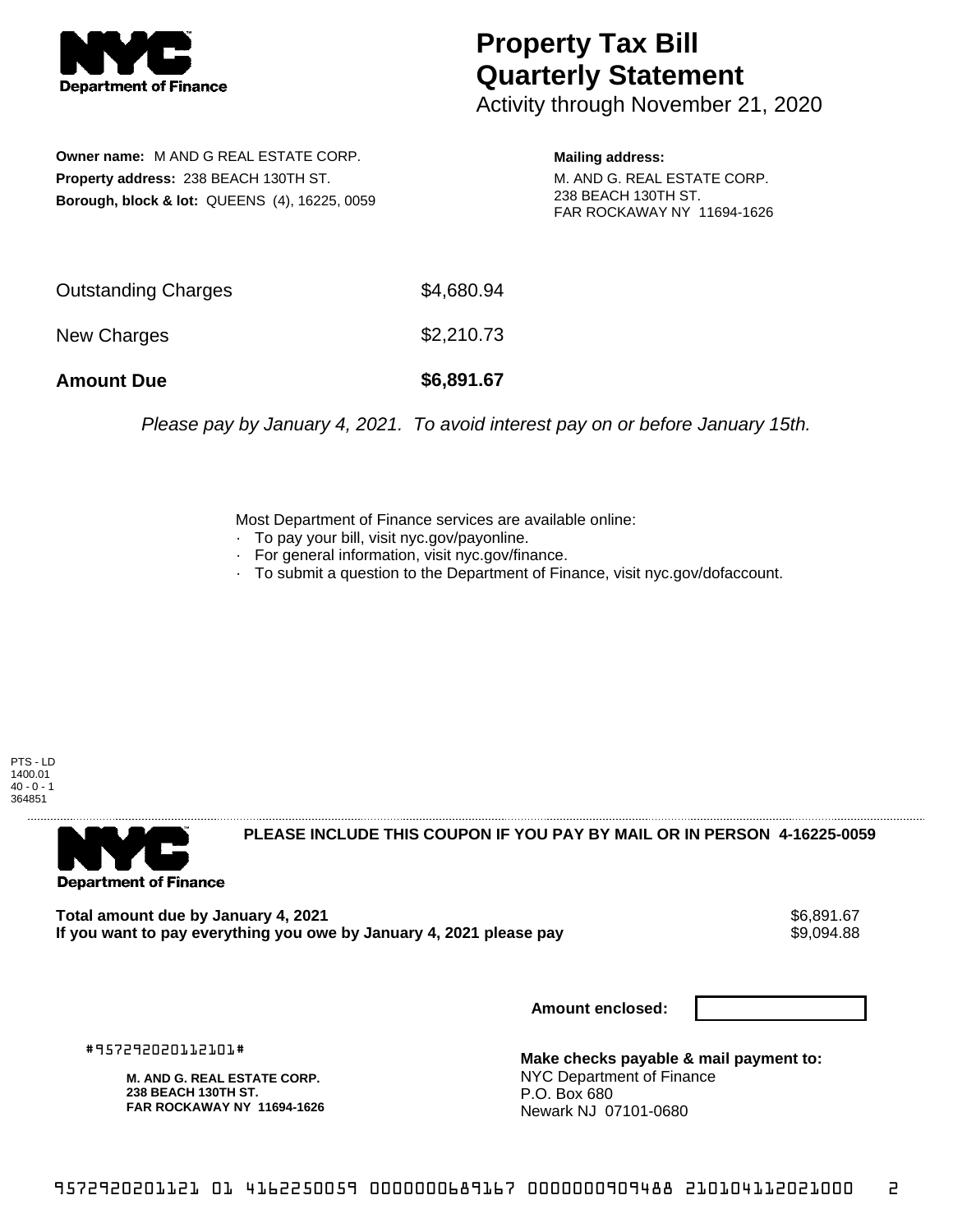

| <b>Billing Summary</b>                                                     | <b>Activity Date Due Date</b> | Amount       |
|----------------------------------------------------------------------------|-------------------------------|--------------|
| Outstanding charges including interest and payments                        |                               | \$4,680.94   |
| <b>Finance-Property Tax</b>                                                | 01/01/2021                    | \$2,236.51   |
| <b>Adopted Tax Rate</b>                                                    |                               | $$-25.78$    |
| <b>Total amount due</b>                                                    |                               | \$6,891.67   |
| <b>Tax Year Charges Remaining</b>                                          | <b>Activity Date Due Date</b> | Amount       |
| <b>Finance-Property Tax</b>                                                | 04/01/2021                    | \$2,236.51   |
| <b>Adopted Tax Rate</b>                                                    |                               | $$-25.78$    |
| Total tax year charges remaining                                           |                               | \$2,210.73   |
| If you want to pay everything you owe by January 4, 2021 please pay        |                               | \$9,094.88   |
| If you pay everything you owe by January 4, 2021, you would save:          |                               | \$7.52       |
| How We Calculated Your Property Tax For July 1, 2020 Through June 30, 2021 |                               |              |
|                                                                            | Overall                       |              |
| Tax class 1 - Small Home, Less Than 4 Families                             | <b>Tax Rate</b>               |              |
| Original tax rate billed                                                   | 21.1670%                      |              |
| New Tax rate                                                               | 21.0450%                      |              |
| <b>Estimated Market Value \$1,126,000</b>                                  |                               |              |
|                                                                            |                               | <b>Taxes</b> |
| <b>Billable Assessed Value</b>                                             | \$42,264                      |              |
| <b>Taxable Value</b>                                                       | \$42,264 x 21.0450%           |              |
| <b>Tax Before Abatements and STAR</b>                                      | \$8,894.48                    | \$8,894.48   |
| Annual property tax                                                        |                               | \$8,894.48   |
| Original property tax billed in June 2020                                  |                               | \$8,946.04   |
| Change In Property Tax Bill Based On New Tax Rate                          |                               | $$ -51.56$   |

Please call 311 to speak to a representative to make a property tax payment by telephone.

For information about the interest rate charged on late payments, visit nyc.gov/taxbill.

## **Home banking payment instructions:**

- 1. **Log** into your bank or online bill pay website.
- 2. **Add** the new payee: NYC DOF Property Tax. Enter your account number, which is your boro, block and lot, as it appears here: 4-16225-0059 . You may also need to enter the address for the Department of Finance. The address is P.O. Box 680, Newark NJ 07101-0680.
- 3. **Schedule** your online payment using your checking or savings account.

## **Did Your Mailing Address Change?**

If so, please visit us at **nyc.gov/changemailingaddress** or call **311.**

When you provide a check as payment, you authorize us either to use information from your check to make a one-time electronic fund transfer from your account or to process the payment as a check transaction.